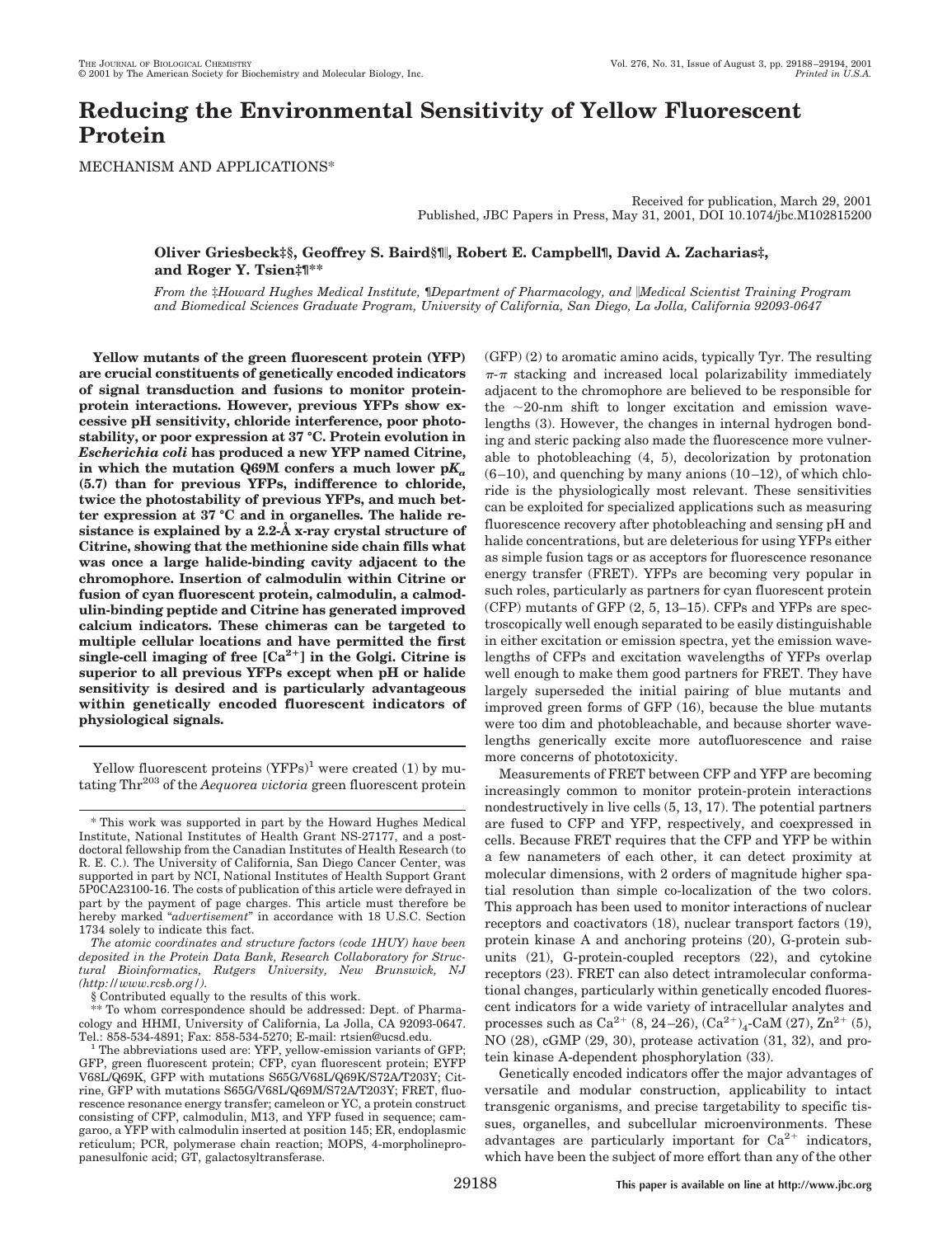indicator classes. Both ratiometric and non-ratiometric indicators of  $Ca^{2+}$  have been constructed from CFP, GFP, or YFP  $(2)$ as fluorophores and calmodulin as calcium binding moiety in several configurations. In cameleons (26), an N-terminal CFP is fused to calmodulin, the calmodulin-binding peptide M13 from myosin light chain kinase, and a C-terminal YFP. Binding of  $Ca^{2+}$  to calmodulin leads to a conformational change that enhances the fluorescence resonance energy transfer (FRET) from the shorter wavelength emitting CFP to the longer wavelength emitting YFP. Subsequent modifications in the YFP acceptor protein led to improved cameleons with decreased sensitivity to cytosolic pH changes (8). The YFP portion of these improved cameleons (termed EYFP V68L/Q69K) had a pK<sub>a</sub> of 6.1, rendering it largely insensitive to pH changes near neutrality. However, due to poor folding at 37 °C, specific targeting was hard to achieve.

In a different approach, calmodulin was directly inserted into the backbone of YFP in place of Tyr145 to generate a medium affinity  $Ca^{2+}$  indicator termed camgaroo-1 that increased fluorescence intensity  $\sim$ 8-fold upon saturation with  $Ca^{2+}$  (34). A problem with this non-ratiometric indicator was that the fluorescence of the indicator in transfected cells at resting  $Ca^{2+}$  levels was almost zero, making it difficult to identify transfected cells for experiments. Also, the protein did not express well at 37 °C.

In an effort to overcome these problems, we undertook an expression screen in *Escherichia coli* and identified an improved mutant of YFP, consisting of GFP with mutations S65G/ V68L/Q69M/S72A/T203Y. For brevity we have named this mutation Citrine to reflect its yellow color and acid resistance. Citrine folds well at 37 °C, can be targeted to subcellular compartments, and has a  $pK_a$  of 5.7. Some aspects of the photophysics of Citrine, including two-photon spectra, light-driven flickering, excitation state decay kinetics, and translational and rotational diffusion were recently described (35), but these measurements were wholly *in vitro*, did not document the superiority of Citrine over previous YFPs, and did not explain why the Q69M mutation conferred beneficial properties. Using Citrine, we have now constructed new genetic indicators of cellular  $Ca^{2+}$  dynamics and assessed their properties with respect to pH interference, folding, and targeting in mammalian cells. In addition, we have determined the 2.2-Å x-ray structure of Citrine and propose a structural explanation for the various improvements conferred upon Citrine by the Q69M mutation.

## EXPERIMENTAL PROCEDURES

*Error-prone PCR and Bacterial Colony Screening—*cDNA encoding camgaroo-1 (34) in the vector  $pRSET_B$  (Invitrogen) was subjected to error-prone PCR using *Taq* polymerase. The 5' primer included a BamHI site and ended at the starting Met of the GFP, and the 3' primer included an *Eco*RI site and ended at the stop codon, theoretically allowing mutagenesis of every base of camgaroo-1 other than Met1. The PCR (38 cycles with annealing at 55 °C) was run in four 100- $\mu$ l batches, each containing 10  $\mu$ l of 10  $\times$  PCR buffer with Mg<sup>2+</sup> (Roche Molecular Biochemicals), 150  $\mu$ M Mn<sup>2+</sup>, 250  $\mu$ M of three nucleotides, 50  $\mu$ M of the remaining nucleotide, and 5 ng of template. Mutagenic PCR products were combined, purified by agarose gel electrophoresis, digested with *Bam*HI and *Eco*RI, and repurified by QiaQuick columns (Qiagen). The resulting fragment was ligated into  $pRSET_B$ , and the crude ligation mixture was transformed into *E. coli* BL21(DE3) Gold (Stratagene) by electroporation. Bacteria plated on LB/agar plates were imaged as described (34), and colonies that became fluorescent after overnight incubation at 37 °C were grown in liquid culture and the plasmid DNA obtained by Miniprep (Qiagen). Protein was expressed and purified as previously described (34). Spectroscopy of purified protein was typically performed in 100 mM KCl, 10 mM MOPS, pH 7.25, in a fluorescence spectrometer (Fluorolog-2, Spex Industries). pH titrations were performed as described (34). All DNA sequencing was performed by the

Molecular Pathology Shared Resource, University of California, San Diego, Cancer Center.

*Gene Construction and in Vitro Characterization—*Mutations Q69M (Citrine), C48L, and C70V were introduced into EYFP V68L/Q69K by site-directed mutagenesis (QuikChange, Stratagene). To generate yellow cameleon-2.3 (YC2.3) and YC3.3, Citrine was inserted into the previously described cameleons YC2 and YC3 (26) in the cloning vector pUC119, and then subcloned into the mammalian expression vector pcDNA3 (Invitrogen). Targeting to the endoplasmic reticulum (ER) was achieved by the calreticulin signal peptide and the KDEL ER-retention sequence (36). Targeting to the medial/trans-Golgi was achieved using the type II membrane-anchored protein galactosyltransferase (GT), which has been used to target GFP to this organelle (6). Mitochondrial targeting of camgaroo-2 was achieved by replacing ECFP with the camgaroo-2 coding sequence in the pECFP-Mito vector (CLONTECH), which uses the targeting sequence of subunit VIII of cytochrome *c* oxidase. In order to evaluate targeted expression of YFP mutants, identical amounts of DNA (20  $\mu{\rm g}$  ) of EYFP V68L/Q69K-ER, Citrine-ER, or Citrine C48L/C70V-ER in pcDNA3 were transfected into HeLa cells  $(3 \times 10^5$  per 35-mm dish) with Lipofectin (Life Technologies, Inc.). After 2 days of expression cells were suspended in Hanks' balanced saline solution, normalized at  $A_{600}$ , and measured in the fluorescence spectrometer.

*Single Cell Imaging—*Single HeLa cells were imaged with a chargecoupled device camera (Photometrics, Tucson, AZ) as described (26) at room temperature 1–5 days after transfection. The excitation filter for ratiometric imaging was 440DF10 with a 455DCLP dichroic mirror. The emission filters were 480DF30 (CFP) or 535DF25 (Citrine). Experiments were processed digitally using Metafluor software version 2.75 or 4.01 (Universal Imaging, West Chester, PA). For imaging camgaroo-2, a 480DF30 excitation filter was used in combination with a fluorescein dichroic mirror and emission filter 535DF25.

*Crystallization and Data Collection—Citrine in vector pRSET<sub>B</sub> was* expressed in *E. coli* JM109(DE3) and the protein purified as previously described (34). Following enterokinase (Invitrogen) catalyzed proteolysis of the 6-His tag, 1 ml of Ni-NTA-agarose (Qiagen) was added to bind residual uncleaved protein and 6-His peptides and the solution was gently agitated (4 °C for 2 h). Agarose resin was removed by filtration and the protein was concentrated to 20 mg/ml with a Micron-30 (Amicon). Citrine was crystallized by hanging drop vapor diffusion at 4 °C by addition of equal volumes of protein and crystallization buffer (7% PEG 3400, 50 mM NH4OAc, 50 mM NaOAc, pH 5.0). Crystals were visible after 3–4 days and grew to  ${\sim}0.5 \times 0.2 \times 0.2$  mm within 14 days. The crystals belong to space group P212121 with unit cell dimensions of  $a =$ 52.50 Å,  $b = 61.76$  Å, and  $c = 70.68$  Å and one monomer per asymmetric unit. X-ray intensity data on a single crystal were collected at room temperature on a Mar 345 image plate detector (Mar Research) with a multilayer mirror monochromated  $CuK\alpha$  beam from a Rigaku FR rotating anode x-ray generator with mirrors. The crystal diffracted to 2.2-Å resolution with an  $R_{\text{merge}}$  of 5.5 and 99.3% completeness with 4.8-fold redundancy. All data were integrated and scaled with DENZO/ SCALEPACK  $(37)$ . The Wilson *B* factor is 29.7  $\AA^2$ .

*Refinement and Analysis—*The atomic coordinates of the Protein Data Bank (PDB) entry 2YFP (3) with all solvent molecules, the chromophore, and residue Gln 69 removed were used as the starting model for refinement. The  $B$  factor for all atoms was set to  $25 \text{ Å}^2$ . One round of rigid body refinement, simulated annealing, and individual *B* factor refinement in CNS (38) resulted in an  $R_{\text{factor}} = 24\%$  and an  $R_{\text{free}} = 29\%$ . Refinement proceeded with alternate rounds of manual adjustment in XTALVIEW (39) and simulated annealing/*B* factor refinement in CNS. The stereochemistry of the model was evaluated with PROCHECK (40). The most favored regions of the Ramachandran plot contained 89.6% of the nonglycine residues with the remaining 10.4% in the additional allowed regions. Cavity volumes were determined with MSMS (41).

## RESULTS

Our newest and best YFP arose from efforts to improve camgaroo-1 (34), a genetically encoded  $Ca^{2+}$  indicator consisting of *Xenopus* calmodulin inserted in place of residue 145 of EYFP-Q69K (2). Camgaroo-1 had the desirable feature of a rather large  $(\sim 7\text{-fold})$  increase in fluorescence in response to  $Ca^{2+}$  binding, but it unfortunately expressed poorly at 37 °C and could not be targeted to organelles such as mitochondria (34). We therefore randomly mutated the cDNA encoding camgaroo-1 by error-prone PCR, transformed the resulting library into *E. coli*, and screened colonies grown at 37 °C for maximal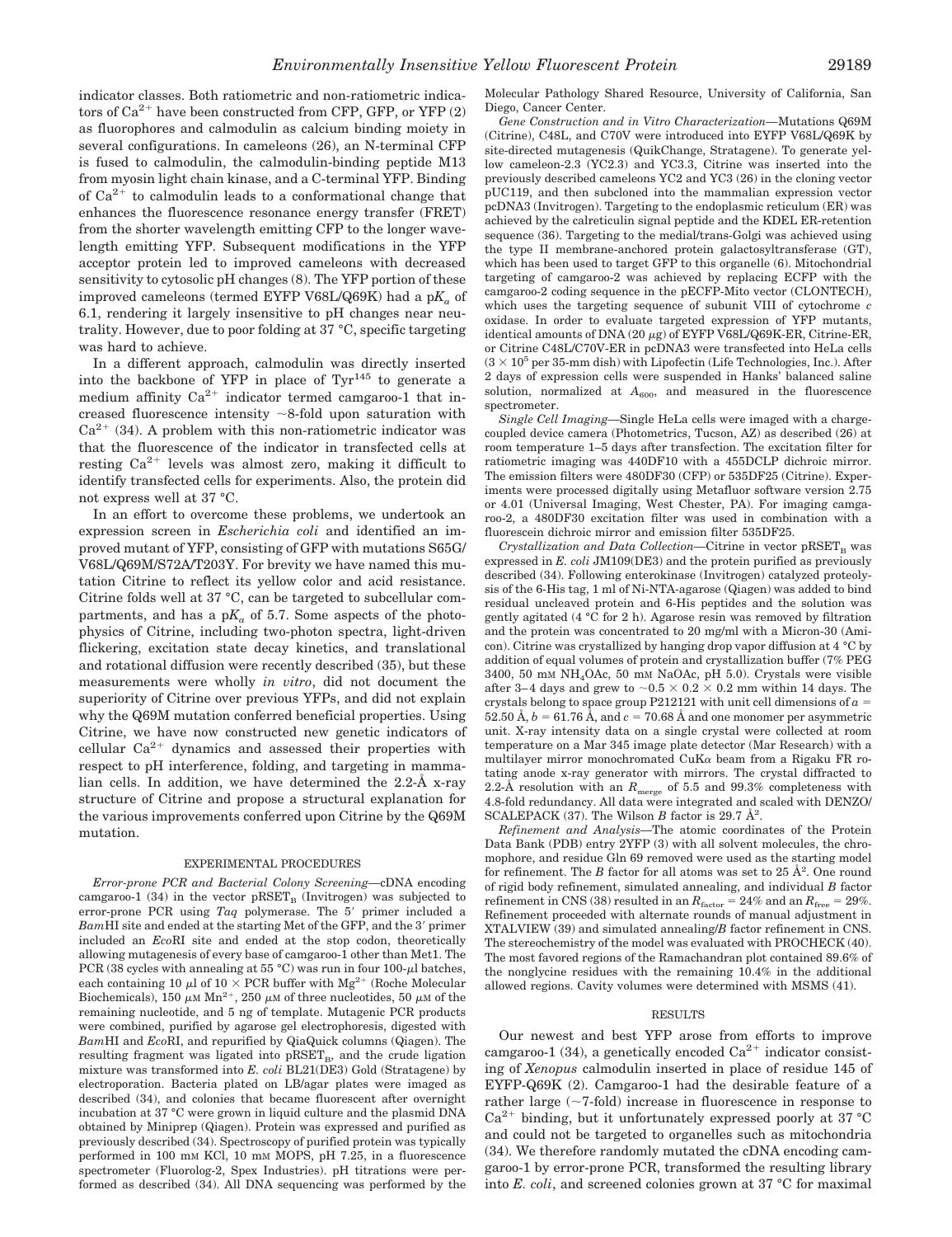

FIG. 1. **Camgaroo-2** *in vitro* **and in mammalian cells.** *A,* fluorescence intensity (528 nm emission, pH 7.25) as a function of free  $Ca^{2+}$ concentrations. *B,* unstimulated HeLa cells transfected with cytosolic camgaroo-2, imaged at 480 nm excitation (30 nm band width) with a fluorescein dichroic mirror, and emission at 535 nm (25 nm band width). *C,* fluorescence changes in a HeLa cell expressing cytosolic camgaroo-2 after given stimulations. The fluorescence F normalized by the prestimulus fluorescence  $F_o$  is plotted. *D*, HeLa cells transfected with camgaroo-2 targeted to mitochondria at resting calcium levels. *E,* fluorescence changes in a HeLa cell expressing mitochondria targeted camgaroo-2 after given stimulations.

fluorescence. Sequencing of the brightest clones (camgaroo-2) revealed just one new mutation, replacement of residue 69 (Gln in wild type, Lys in EYFP V68L/Q69K) by Met. The excitation and emission maxima as well as the response to *in vitro* titration with Ca<sup>2+</sup> (5.3  $\pm$  0.3  $\mu$ M apparent dissociation constant, Hill coefficient 1.24, fluorescence enhancement of  $\sim$ 7-fold) (Fig. 1*A*) were much the same as for camgaroo-1. However, camgaroo-2 produced far brighter expression in HeLa cells grown at 37 °C, where it filled the cytosol and nucleus uniformly (Fig. 1*B*). Stimulation of the cells with histamine produced only about 5% intensity increase (Fig. 1*C*), consistent with the bias of camgaroos toward higher amplitude  $[Ca^{2+}]$  transients. A saturating elevation of cytosolic  $\lceil Ca^{2+} \rceil$  induced with ionomycin increased the fluorescence about 6-fold (Fig. 1*C*). We also targeted camgaroo-2 to mitochondria using the pECFP-Mito vector (CLONTECH), which uses the targeting sequence of subunit VIII of cytochrome *c* oxidase. Transfected cells showed a pattern typical of mitochondria (Fig. 1*D*), indistinguishable from that of the accepted mitochondrial marker rhodamine 123 (data not shown). Camgaroo-2 is functional in mitochondria because a response to histamine was detected and ionomycin produced a significant fluorescence increase, although lower in dynamic range than in the cytosol (Fig. 1*E*).

The desirable effects of mutation Q69M in camgaroo-2 prompted transfer of this same mutation into EYFP V68L/ Q69K not containing any inserted proteins. This improved variant of YFP, *i.e.* Citrine, has excitation and emission peaks of 516 and 529 nm, respectively, a quantum yield of 0.76, and an extinction coefficient of  $7.7 \times 10^4$  (Table I). These properties are comparable to those of previous YFPs. One unexpected spectroscopic difference is that Citrine photobleaches at about half the rate as EYFP V68L/Q69K (Fig. 2*A*). Based on the illumination intensity of  $1.9 \text{ W/cm}^2$ , we estimate the photobleaching quantum yield of Citrine to be about  $2.3 \times 10^{-5}$ , in surprisingly good agreement with an estimate of  $2.6 \times 10^{-5}$ obtained at much higher illumination intensities (35). The corresponding value for EYFP V68L/Q69K is  $5 \times 10^{-5}$  from Fig. 2A and Ref. 42. Citrine also has a considerably lower  $pK_a$ , 5.7, than previous YFPs such as EYFP V68L/Q69K (Fig. 2*B* and Table I) making it less sensitive to fluctuations in intracellular pH. Cytosolic pH can range from  $\sim$  7.3 to 6.8, depending on cell type and stimulation (43), so cytosolic Citrine should not be expected to vary in fluorescence during normal physiological stimulation. Furthermore, pH titrations were the same in 100 mM potassium chloride and 100 mM sodium gluconate (Fig. 2*B*), indicating that Citrine is not perturbed by chloride. The  $pK_a$ values of all previous YFPs increase with increasing halide concentrations (10–12). For example, Fig. 2*B* also shows the chloride dependence of EYFP V68L/Q69K, which is actually one of the less halide-sensitive YFPs. Citrine folded efficiently at 37 °C, and with appropriate targeting sequences, could be expressed in the endoplasmic reticulum of HeLa cells. In contrast, EYFP V68L/Q69K did not tolerate attachment of ERtargeting sequences, and remained mostly nonfluorescent, with sporadic cells showing cytosolic fluorescence (data not shown). In addition, circular permutations of Citrine were observed to develop fluorescence at 37 °C (Table I), in contrast to comparable permutations of EYFP V68L/Q69K that become fluorescent only at 20 °C or less. In summary, the Q69M mutation improves many of the shortcomings of YFP including pH and chloride sensitivity as well as the inability to fold well in organelles or as a circular permutation.

To investigate why the mutation Q69M improves YFPs chloride and pH resistance, we determined the x-ray structure of Citrine at 2.2-Å resolution (Table II and PDB accession code 1HUY). As expected, the effect of the Q69M mutation on the overall structure of YFP is minor. The root mean square deviation between Citrine and the same protein with Gln at 69 (PDB accession code 1YFP) is 0.32 Å (3). In the immediate vicinity of the chromophore and the adjacent Met<sup>69</sup> residue, small positional shifts (on the order of 0.3 Å when compared with 1YFP) resulting from the introduction of the bulky methionine side chain are apparent (Fig. 3*A*). There is a localized slight outward displacement of the two closest strands of the b-barrel due to steric contact of the side chains of residues  $Val^{150}$  and Leu<sup>201</sup> with the methionine. Additional residues in the local environment, including the chromophore and its  $\pi$ -stacked partner Tyr<sup>203</sup>, have undergone compensatory shifts and thus the majority of the packing interactions and hydrogen bond network are unchanged.

In previous YFPs, the  $pK_a$  of the chromophore and the halide binding constant are interdependent such that protonation and halide binding facilitate each other. To explain this effect, it has been proposed that in the presence of halide, the anionic form of the chromophore is destabilized through suppressed de-localization of the negative charge (10). Conversely, neutralization of the chromophore would reduce electrostatic repulsion of an adjacent anion. Previous x-ray structural studies on YFP have shown that iodide binds in a large cavity adjacent to the chromophore and in close contact to the heterocyclic carbonyl oxygen of the chromophore (10). In the absence of halide, the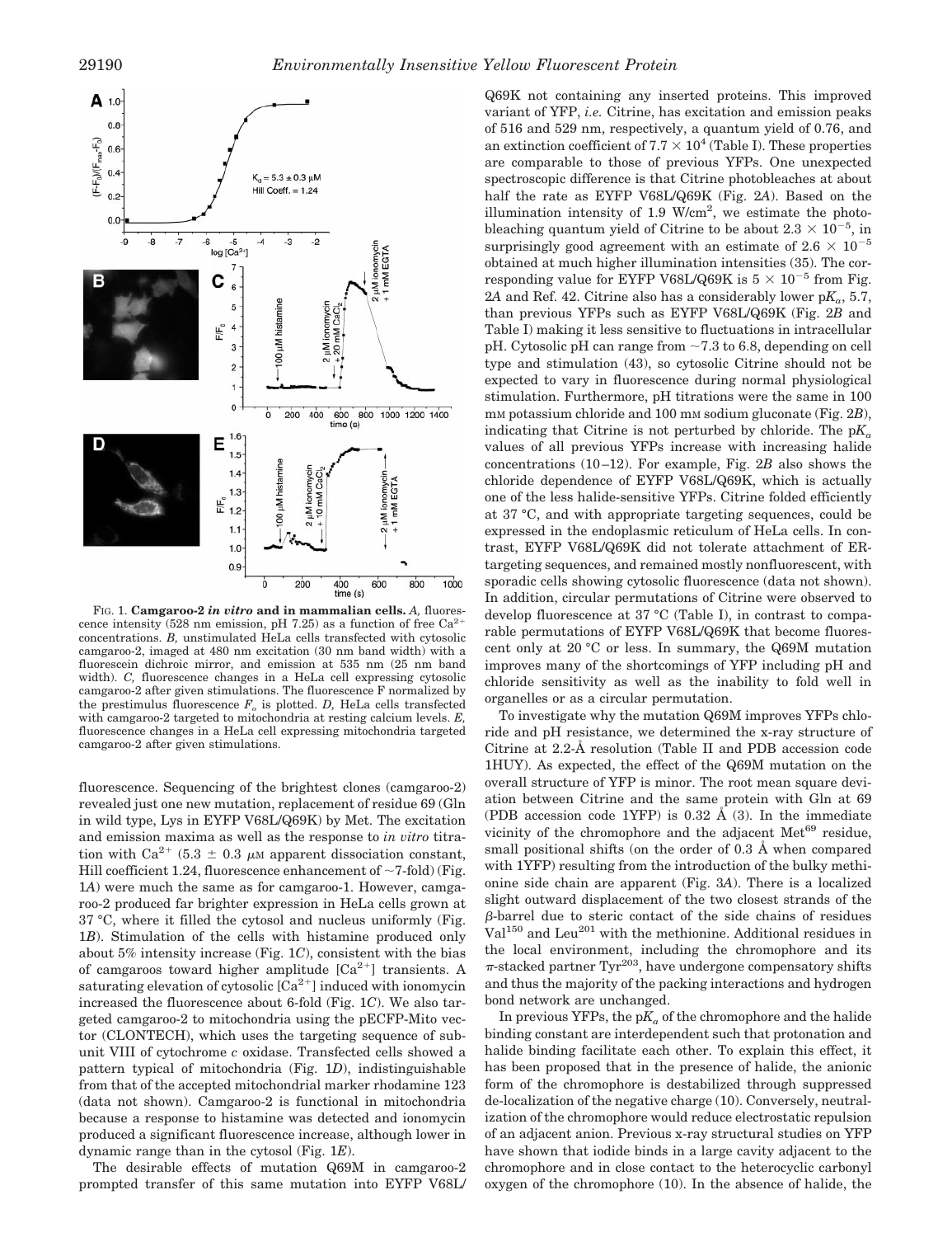TABLE I *Spectral properties and pKa of selected YFP variants*

|                               | $\alpha$<br>$\Lambda_{\rm ex}$ | $n_{\rm cm}$ |                  | Quantum<br>vield | $\mathbb{D}K_{\alpha}$<br>$(147 \text{ mm} \text{ Cl}^{-1})$ | $pK_a$<br>$(no \overline{C}l^-)$ |
|-------------------------------|--------------------------------|--------------|------------------|------------------|--------------------------------------------------------------|----------------------------------|
| $\rm Citrine$                 | 516                            | 529          | $77 \times 10^3$ | 0.76             | 5.7                                                          | 5.7                              |
| Citrine-C48L/C70V             | 516                            | 529          | $69 \times 10^3$ | 0.72             | 5.7                                                          | ND'                              |
| cpCitrine <sup>g</sup>        | 506                            | 524          | $20 \times 10^3$ | 0.10             | 7.7                                                          | ND                               |
| EYFP V68L/Q69K                | 516                            | 529          | $62 \times 10^3$ | 0.71             | 6.1                                                          | 6.0                              |
| cpEYFP V68L/Q69K <sup>h</sup> | 506                            | 524          | $18 \times 10^3$ | 0.09             | 8.9                                                          | ND                               |

*<sup>a</sup>* Excitation maximum (nm).

*<sup>b</sup>* Emission maximum (nm).

<sup>c</sup> Extinction coefficient ( $M^{-1}$  cm<sup>-1</sup>).<br><sup>*d*</sup> Determined in 147 mm chloride.

 $^e$  Determined in 147 mm gluconate.  $^f$  ND, not determined.

*<sup>g</sup>* Circularly permuted Citrine.

*<sup>h</sup>* Circularly permuted EYFP V68L/Q69K.



FIG. 2. Photobleaching and pH/Cl<sup>-</sup> dependence of Citrine *versus* **EYFP V68L/Q69K.** *A,* photobleaching curves for microdroplets of EYFP V68L/Q69K or Citrine under oil, observed on a fluorescence microscope with 1.9 W/cm<sup>2</sup> centered at 490 nm. Time constants for single or double-exponential fits to the bleaching curves are listed. *B,* pH dependence of the fluorescence (at 528 nm) of Citrine in the presence (O) or absence  $(\times)$  of 100 mm Cl<sup>-</sup>, and likewise of EYFP V68L/Q69K ( $\blacksquare$ ,  $\blacklozenge$ ).

binding cavity  $(55 \text{ Å}^3)$  is partially occupied by the side chain of Gln<sup>69</sup> (Fig. 3*B*). In order to form the anion binding cavity, the side chain of this residue must undergo a conformational change and swing out of the cavity thereby expanding the cavity size  $(91 \text{ Å}^3)$  and positioning the nitrogen of the carboxamide such that it can hydrogen bond to the anion (Fig. 3*C*). In Citrine,  $G\ln^{69}$  has been replaced with a Met that effectively fills the halide-binding cavity such that it is no longer accessible to a sphere with radius 1.2 Å (Fig. 3*A*). In the x-ray structure of Citrine, the Met is well ordered ( $B_{\text{av}} = 17.5 \text{ Å}^3$ ) and there is no unexplained difference density in the region of the cavity. This suggests that the Met side chain is tightly packed into the cavity and likely unable to undergo a conformational change that would be analogous to that observed for Gln<sup>69</sup> between the free and iodide bound forms of EYFP (10). Even if such a

TABLE II *Data collection and refinement statistics*

| Data collection                              |                           |  |  |
|----------------------------------------------|---------------------------|--|--|
| Resolution $(\AA)^a$                         | $28.3 - 2.2(2.28 - 2.20)$ |  |  |
| No. of reflections <sup><math>a</math></sup> | 12106 (1181)              |  |  |
| Completeness $(\%)^a$                        | 99.3 (99.7)               |  |  |
| $R_{\rm merge}\ (\%)^{a,b}$                  | 5.5(14.4)                 |  |  |
| Refinement Statistics                        |                           |  |  |
| $R_{\text{cryst}} (\%)^a$                    | 16.4(19.5)                |  |  |
| $R_{\text{free}}(\%)^{a,c}$                  | 20.8(26.0)                |  |  |
| No. of solvent molecules                     | 97                        |  |  |
| Average B factor $(\AA^2)$                   |                           |  |  |
| Main chain                                   | 26.3                      |  |  |
| Side chain                                   | 29.4                      |  |  |
| Solvent                                      | 35.5                      |  |  |
| Stereochemistry                              |                           |  |  |
| Root mean square deviation bond length $(A)$ | 0.009                     |  |  |
| Root mean square deviation bond angle $(°)$  | 1.3                       |  |  |
|                                              |                           |  |  |

*a* Numbers in parentheses refer to the highest resolution shell.<br>  ${}^b R_{\text{merge}} = \Sigma |I_{\text{hkl}} - I_{\text{av}}|/\Sigma I_{\text{av}}.$ 

 $^{c}R_{\text{free}}$  was calculated using about 10% of the reflections which were omitted from the refinement.

conformational change was permitted, it is unlikely that the thioether side chain of Met could contribute to the formation of a halide-binding site since it is incapable of hydrogen bonding in the same manner as the carboxamide nitrogen of a Gln side chain. The benefits of Q69M are not generalizable across GFP colors, because this mutation prevents CFPs from becoming fluorescent (results not shown). CFPs have bulkier chromophores based on Trp rather than Tyr at position 66, so their intolerance of increased adjacent bulk at position 69 is not surprising.

We wondered whether removal of the two cysteines in GFPs could further improve folding in the oxidative environment of the secretory pathway. For this purpose we introduced the mutations C48L and C70V into GFP mutants. These mutations had previously been found to be the least injurious replacements for the cysteines in GFP itself.<sup>2</sup> When introduced into CFP or EYFP V68L/Q69K, these mutants retained fluorescence but became extremely temperature-sensitive and developed bright fluorescence only after overnight growth at 4 °C or room temperature. Cysteine-less Citrine was brightly fluorescent, folded well at 37 °C, and had spectroscopic properties similar to Citrine itself, with only a slight decrease in quantum yield and extinction coefficient (Table I). However, in HeLa cells, ERtargeted cysteine-less Citrine gave less fluorescence intensity and lower expression than ER-targeted Citrine containing cysteines, as verified by Western blot analysis. Therefore, the cysteines were left in Citrine for all subsequent constructs for either cytosolic or targeted expression.

We then set out to construct a series of improved genetic

<sup>2</sup> R. Ranganathan, personal communication.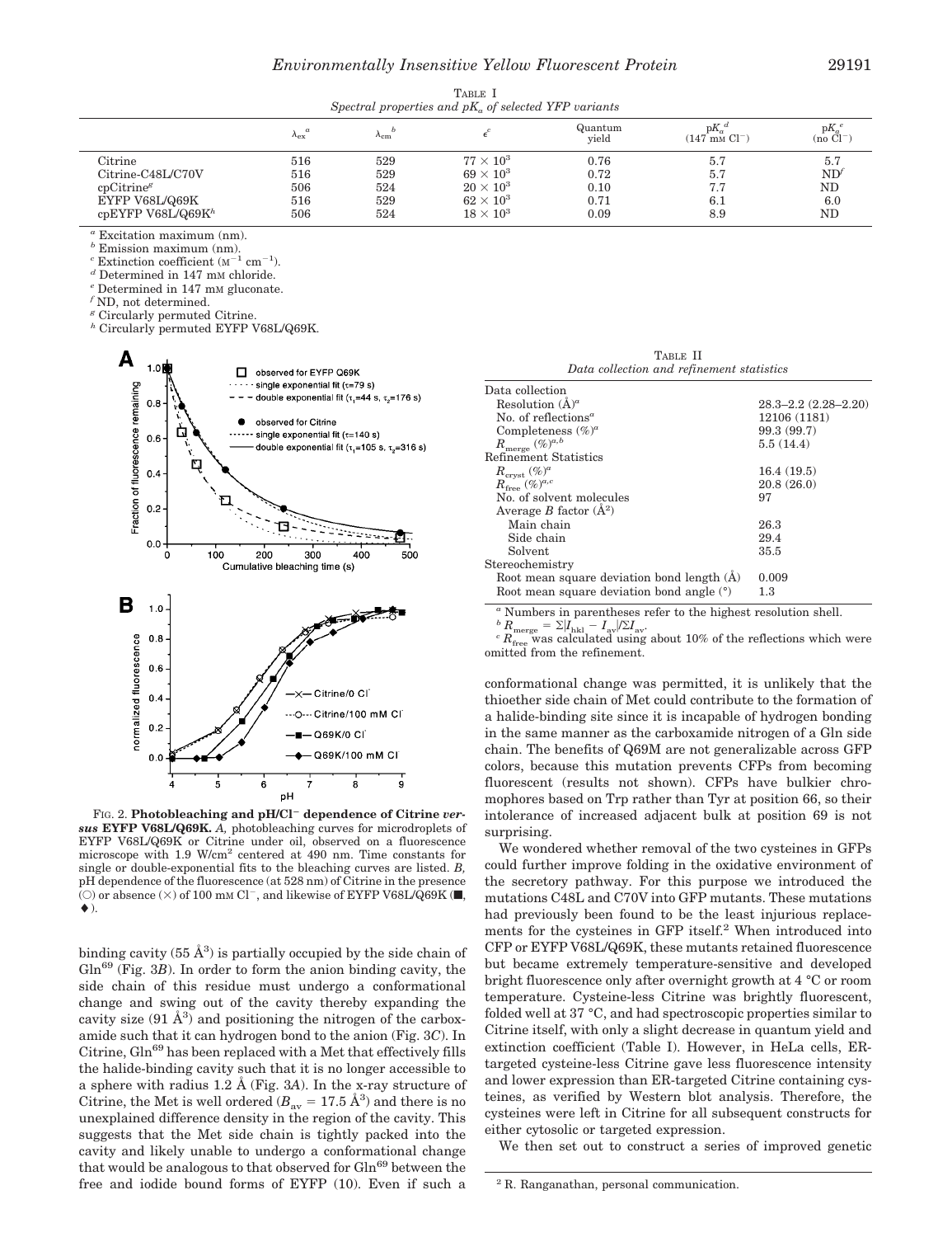

FIG. 3. **Detailed view of residue 69 and surrounding residues from the x-ray structures of Citrine, EYFP-H148G (PDB accession code 1F0B), and EYFP-H148G with bound iodide (PDB accession code 1F09).** *A,* stereoview of residue Q69M of Citrine with the chromophore  $(Cro 66)$  and surrounding residues  $(\text{Arg}^{96}, \text{Val}^{150}, \text{Ile}^{152},$ Val<sup>163</sup>, Phe<sup>165</sup>, Gln<sup>183</sup>, Leu<sup>201</sup>, and Tyr<sup>203</sup>). The electron density represents a  $F_o$  –  $F_c$  omit map contoured at  $3\sigma$  calculated with the final refined coordinates in which the occupancy of Gln<sup>69</sup> was set to zero. *B*, the *apo* form of EYFP-H148G (10) in the same orientation as *A* with the cavity  $(55 \text{ Å}^3)$  is shown in *green*. The cavity represents the volume accessible to a sphere of probe radius 1.2 Å. *C*. The iodide bound form of EYFP-H148G (10) with the iodide ion represented as a *purple sphere* that is not meant to represent its van der Waals radius. The total volume (91 Å<sup>3</sup> ) of the halide-binding cavity is represented in *yellow*. The programs CNS (38), MSMS (41), CONSCRIPT (50), and MOLSCRIPT (51) were used to construct this figure.

indicators that incorporated Citrine in place of previous YFPs. Yellow cameleons YC2.3 and YC3.3 are new ratiometric indicators of high and medium calcium affinity based on previous cameleons (8, 26), but incorporating Citrine as the FRET acceptor protein. The spectral changes in the emission of purified YC3.3 from 100  $\mu$ M EGTA to calcium saturation were as expected (Fig. 4*A*), indicating that substitution of EYFP V68L/ Q69K with Citrine did not alter the  $Ca^{2+}$ -dependent FRET changes. The ratio of 528/476 nm emissions was stable down to approximately pH 6.5, and then decreased with further acidification (Fig. 4*B*). The pH effects were greatest at saturating  $Ca<sup>2+</sup>$ , at which FRET from the relatively pH-insensitive CFP to the still somewhat pH-sensitive Citrine is maximal. Nevertheless YC2.3 and 3.3 are more resistant than any other cameleon to acidic pH. YC2.3 and YC3.3 were brightly fluorescent when expressed in the cytosol of HeLa cells and were homogenously distributed in the cytosol with the nucleus excluded, as expected of a 74-kDa protein without targeting sequences. Responses to submaximal doses of histamine were readily detected, and the maximal ratio change obtained in cells was around 2-fold (data not shown), similar to the results from previous cameleons (8).

The lower  $pK_a$  of Citrine compared with previous YFPs



FIG. 4. Dependence of YC3.3 fluorescence on Ca<sup>2+</sup> and pH *in vitro***.** *A*, emission spectrum of YC3.3 in the presence of 100  $\mu$ M EGTA (*solid line*,  $-Ca^{2+}$ ) or 100  $\mu$ M CaCl<sub>2</sub> (*dotted line*,  $+Ca^{2+}$ ) at pH 7.25. Excitation was at 432 nm. *B,* emission ratio of YC3.3 (528/476 nm) in the presence of 100  $\mu$ M CaCl<sub>2</sub> ( $\blacksquare$ ) or 100  $\mu$ M EGTA ( $\blacksquare$ ) were measured at the given pH values. Corresponding ratios for YC2.1 (8) in 100  $\mu$ M CaCl<sub>2</sub> ( $\Box$ ) or 100  $\mu$ M EGTA ( $\odot$ ) are shown for comparison.

should allow imaging of free calcium transients in more acidic compartments that so far have been inaccessible to cameleons. For example, the Golgi was reported to have a pH of 6.58 (6), which should still be in the working range of our new cameleons. To test this we targeted YC3.3 to the Golgi by fusing the 81 N-terminal amino acids of human galactosyltransferase type II to YC3.3 and thereby generating GT-YC3.3 (Fig. 5*A*). Transfection of HeLa cells resulted in bright punctate labeling of Golgi stacks in a juxtanuclear position (Fig. 5*B*), identical to cells transfected with GT-EYFP or stained for the medial/ trans-Golgi marker  $\alpha$ -mannosidase II (6). GT-YC3.3 was saturated at resting conditions (Fig. 5*C*), indicating a high concentration of free Ca<sup>2+</sup> in the Golgi. Histamine (100  $\mu$ M) caused a very small decrease. The Golgi calcium store could be depleted with several washes of ionomycin/EGTA and was refilled upon readmitting extracellular calcium (Fig. 5*C*), demonstrating the feasibility of single cell imaging of free calcium concentrations in the Golgi of mammalian cells. It has to be kept in mind that ionomycin does not perform optimally in acidic compartments. Also it should be noted that YC3.3 is near its lower pH limit under these conditions. Further improvements in pH resistance are still desirable, especially if one wants to study even more acidic compartments of interest such as secretory vesicles. YC3.3 was similarly well expressed in the ER (data not shown).

#### DISCUSSION

Citrine represents a third generation of YFPs or yellow mutants of green fluorescent protein. The first generation was exemplified by S65G/S72A/T203Y (26) and "10C" (1), S65G/ V68L/S72A/T203Y. These proteins proved to be quite sensitive to pH (*e.g.* pK<sub>a</sub> 6.9–7.1) (6), halides such as  $Cl^{-}$  (11) and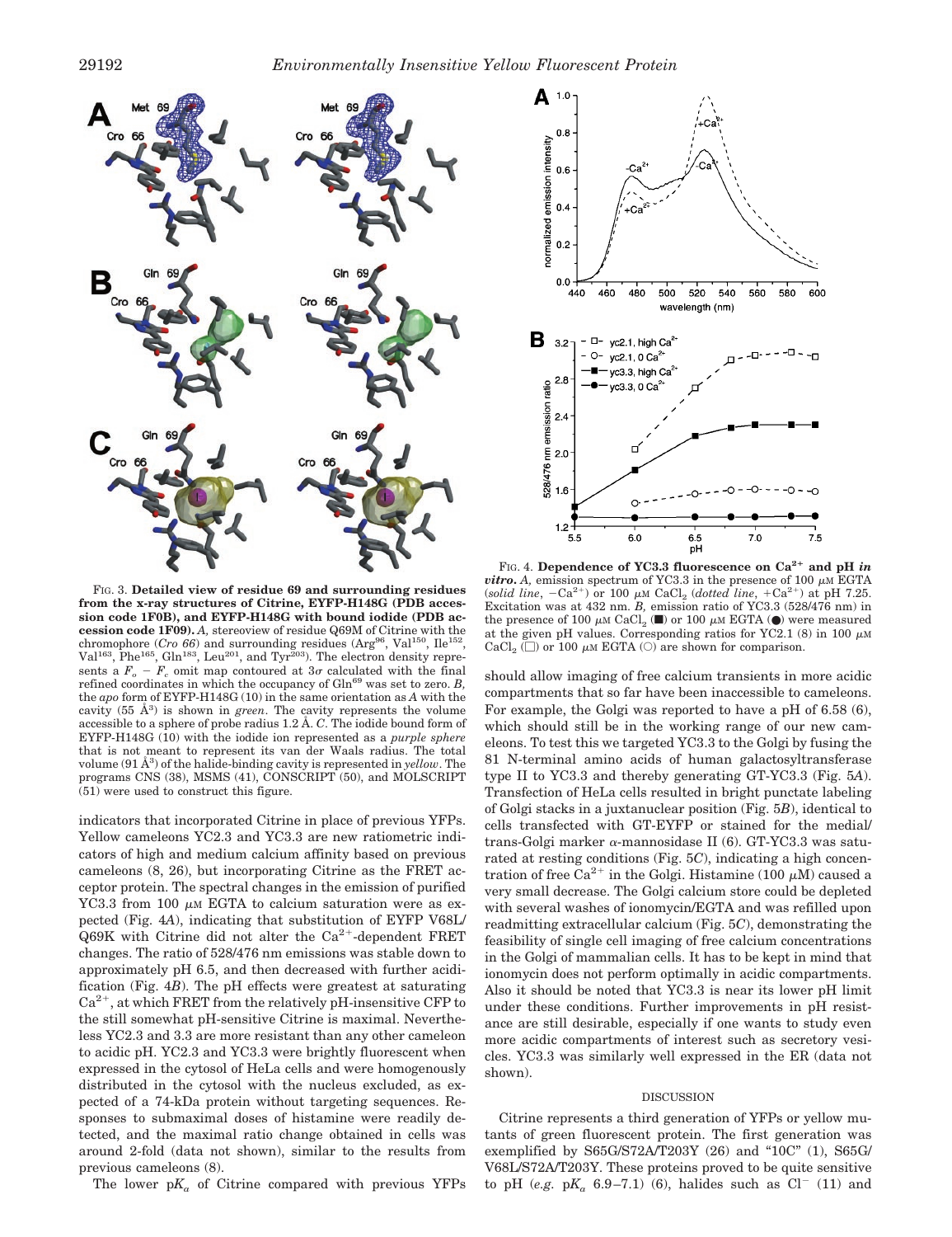

FIG. 5. **Calcium measurements with improved cameleons targeted to the Golgi of HeLa cells.** *A,* schematic structure of GT-YC3.3. *GT*, 81 N-terminal amino acids of human galactosyltransferase type II. *CaM*, calmodulin. The E104Q substitution within calmodulin raises the apparent dissociation constant for  $Ca^{2+}$  to 1.5  $\mu$ M (8). *B*, HeLa cells transfected with GT-YC3.3. Excitation was at 440 nm (10-nm band width), the dichroic mirror transition was at 455 nm, and emission was collected at 535 nm (25 nm band width). *Scale bar*, 10  $\mu$ M. *C*, emission ratios of two HeLa cells expressing GT-YC3.3 after stimulations with agonists. CFP emission was collected at 480 nm (30-nm band width) with excitation and YFP emission as described in *B*.

partially reversible photobleaching (4). These sensitivities have been useful for particular purposes such as quantifying cytosolic pH  $(6)$ ,  $\left[\text{Cl}^{-}\right]$   $(12, 44)$ , or FRET efficiency  $(18)$ , but are considerable nuisances whenever one simply wants to use YFP as a reliable label or FRET acceptor. In a second generation, the mutation Q69K was introduced into 10C to give S65G/ V68L/Q69K/S72A/T203Y (8) or "EYFP V68L/Q69K," which lowered the  $pK_a$  to 6.1 with little effect on the other sensitivities. We speculated that the positively charged lysine might electrostatically hinder chromophore protonation (8). The Q69K mutation also introduced a disadvantage: folding became noticeably more difficult, especially in organelles at 37 °C. In the most recent version, Citrine, replacement of Q69K by Q69M lowered the  $pK_a$  yet further to 5.7, eliminated the halide sensitivity, doubled the photostability, and improved the folding. The improvement in folding efficiency was particularly apparent in difficult cases such as functional expression at 37 °C in organelles or with an internally inserted calmodulin, *i.e.* camgaroo-2. The crystal structure provides some reasonable rationalizations for these improved properties, in that the Met side chain nicely plugs what had been a sizable halide-binding cavity next to the chromophore. The poorer folding of Q69K might well be due to the extra length of a Lys side chain making an uncomfortable fit within the cavity, or the electrostatic penalty for burying a positive charge, or both. Thus a good steric fit with a neutral side chain seems far more effective

at lowering the chromophore  $pK_a$  than an awkward fit with a positively charged side chain. The apparent photobleaching of YFPs probably consists of two components, a reversible proton redistribution or tautomerization and a truly irreversible covalent reaction (4, 5). Either or both would be hindered by better packing of the hydrophobic core and elimination of a cavity next to the chromophore.

Despite the inferiority of Q69K, it was an essential stepping stone in the evolution of better properties by random mutagenesis and screening, because direct alteration of the Gln codon CAG to the Met codon ATG would require two base changes in a single codon, a very unlikely event. It was fortunate that there was an easy evolutionary path from CAG to the Lys codon AAG and then to ATG. Many other examples of optimal sequences may remain relatively inaccessible to random mutation due to barriers created by the genetic code.

We have demonstrated the application of Citrine in a series of genetically encoded  $Ca^{2+}$  indicators based on Citrine, all of which were improved in relation to their predecessors. Camgaroo-2 may constitute an alternative to cameleons in confocal microscopy given that it can be conveniently excited at the 488 nm argon laser line, or in cases in which targeting of cameleons are not successful. For example, we and others have found targeting of cameleons to mitochondria to be difficult (45), whereas camgaroo-2 was easy to send to the mitochondria with the targeting sequence of cytochrome *c* oxidase subunit VIII. Single cell imaging of mitochondrial calcium offers exciting new prospects for studying its dynamics in this organelle as well as to address aspects of heterogeneity of the mitochondrial population (46). Camgaroos lack a CaM-binding peptide and therefore have lower  $Ca^{2+}$  affinities than the newest generic design of GFP-based  $Ca^{2+}$  indicators, "G-CaMP" (47) or "pericams" (45). These indicators are chimeras of the CaM-binding peptide M13, circularly permuted GFP or YFP, and CaM. However, many of these molecules still do not express well at 37 °C, so annealing mutations corresponding to Q69M might well be worth incorporating.

Our new improved cameleons expressed well at 37 °C and were successfully targeted to the ER and Golgi. Cytosolic pH fluctuations are readily transmitted to the ER (48), therefore it was important to be able to express a pH-resistant functional indicator in this organelle, which had not been possible with previous versions of cameleons. Similarly, previous cameleons did not allow imaging free calcium in the Golgi due to the mild acidity of the compartment, which quenched other YFPs. Little is known about calcium regulation in the Golgi. One study using targeted aequorin identified the Golgi as a major calcium store within the cell (49), but aequorin has many disadvantages, such as lack of intrinsic fluorescence and requirement for an exogenous cofactor, that limit its use as a reliable calcium probe. We believe that Citrine should supersede previous YFPs within fusions for multicolor observation of protein trafficking, protein-protein interaction, and intramolecular conformational change, especially within genetically encoded  $Ca^{2+}$  indicators.

*Acknowledgments—*We thank Qing Xiong for skillful technical assistance and Nick Nguyen for assistance in x-ray data collection.

#### REFERENCES

- 1. Ormö, M., Cubitt, A. B., Kallio, K., Gross, L. A., Tsien, R. Y., and Remington, S. J. (1996) *Science* **273,** 1392–1395
- 2. Tsien, R. Y. (1998) *Annu. Rev. Biochem.* **67,** 509–544
- 3. Wachter, R. M., Elsliger, M.-A., Kallio, K., Hanson, G. T., and Remington, S. J. (1998) *Structure* **6,** 1267–1277 4. Dickson, R. M., Cubitt, A. B., Tsien, R. Y., and Moerner, W. E. (1997) *Nature*
- **388,** 355–358
- 5. Miyawaki, A., and Tsien, R. Y. (2000) *Methods Enzymol.* **327,** 472–500
- 6. Llopis, J., McCaffery, J. M., Miyawaki, A., Farquhar, M. G., and Tsien, R. Y. (1998) *Proc. Natl. Acad. Sci. U. S. A.* **95,** 6803–6808
- 7. Matsuyama, S., Llopis, J., Deveraux, Q. L., Tsien, R. Y., and Reed, J. C. (2000) *Nat. Cell Biol.* **2,** 318–325